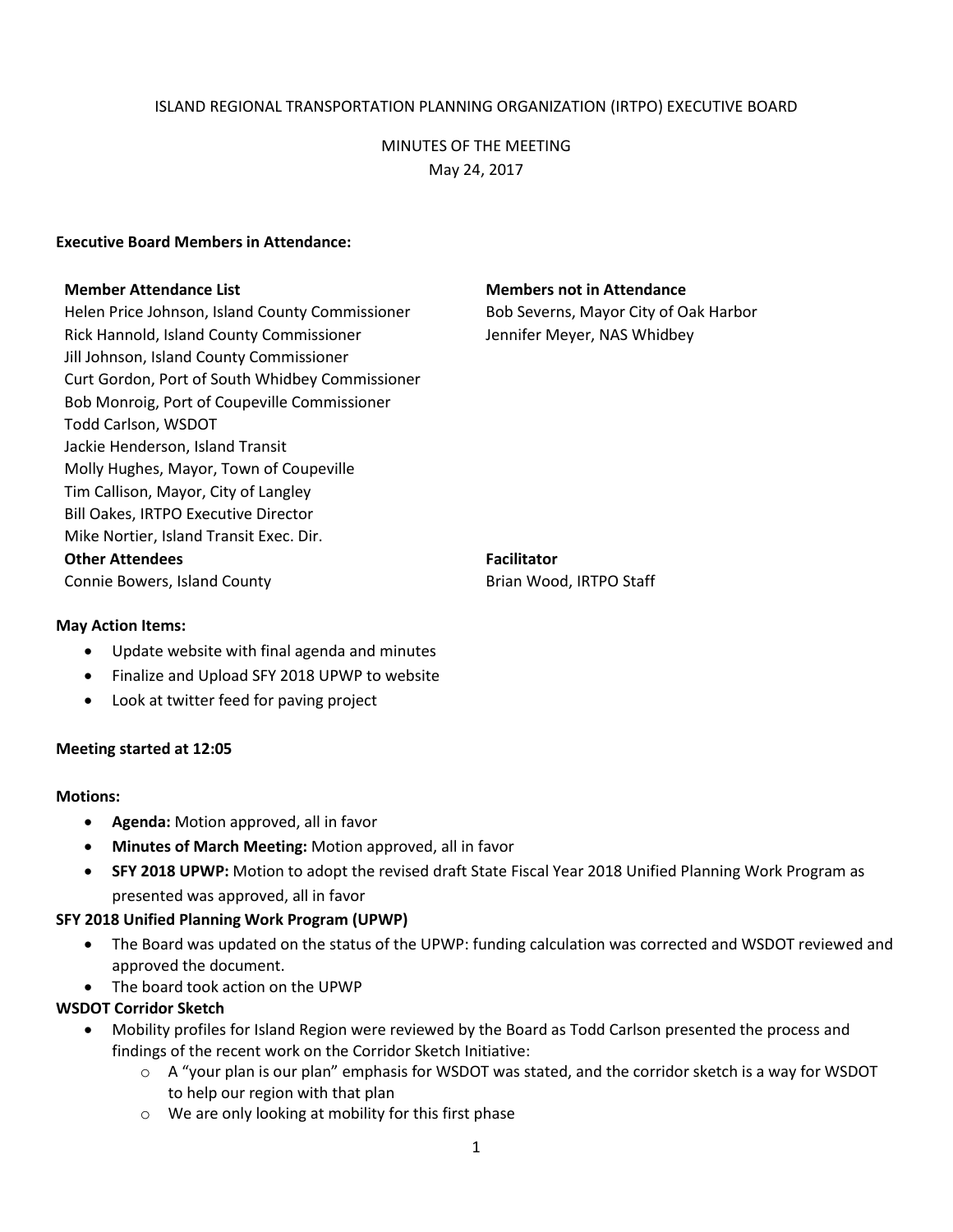- Question: Is mobility a higher priority than safety or other elements?
- **Answer: not so much a priority as a point to start the discussion. The other elements were not** ready to address at this time.
- **E** Question: What about mobility across Deception Pass Bridge?
- Answer: We did not identify a mobility issue for the bridge, but if the Board feels that there may be a congestion discussion involving the bridge we can put that on. WSDOT is not prioritizing strategies involving the bridge, because we don't see a solution involving the bridge.
- **Suggestion: Add that we need a strategy for Deception Pass**
- **Suggestion: Add a corridor from Sharpe's Corner to Ault Field**
- **Question: Is the AADT incorrect for the ferrys?**
- **Answer: We will take a look at the numbers.**
- **Suggestion: No left turns at Deception Pass**
- **Response: Small operational improvements are what we are looking for.**
- $\circ$  Todd gave a broad view of what gas tax funding looks like and the reason why it is difficult to fund known issues. He then walked through the whole corridor to highlight projects:
	- Banta: two possibilities, roundabout and signal
	- **Highlighted Jacobs to Morris with Parker realignment**
	- SR525/Bush Point: roundabout concept shown, but only 1.5 million in budget
	- Cameron: discussing how & where pedestrian's might cross the highway
		- Question: What about roundabout at Cameron
		- Answer: We need to get stakeholders together to discuss options.
	- **Paving: WSDOT heard that the public wants better updates**
	- ADA improvements: Making good progress on the intersections
	- Other notes:
		- 86.4 M going into our corridor
			- o Bridge uses about 30 M
			- $\circ$  The bridge must be wrapped to protect from paint spills, which means work will need to be incremental to avoid wind issues
	- Question: How is gas tax apportioned? Population? Why are Oak Harbor's roads so poor?
	- Answer: Apportionment is based on a complex formula. Also, county dollars for transportation must go to transportation, city money can go to general fund.

## **Draft Regional Strategies: Goals and Policies**

- The progress toward developing our organization's first Regional Transportation Plan was reviewed:
	- o Adopted the Island Regionally Significant Transportation System
	- o Next step is development of our Regional Strategy (goals and policies)
		- **EXTER 15 In Staff researched newly approved RTPO regional plans**
		- TAC had initial discussion regarding draft regional goals based on a model from Thurston IRTPO and a look at transportation element goals from: Island County, Oak Harbor, and Langley (draft)
		- **In general our IRSTS aligned well with what Thurston produced and collectively, our regional** goals were also aligned.
		- **Short, representative goal titles might be useful for our region.**
		- **Transportation Technologies was not represented in our region**
		- **TAC recommended identifying at least one goal that is unique to our region-something** transportation can do for us that most other regions can't accomplish.
- Next steps: Send out all regional goals/policies so TAC members can weigh in.
- Set up a subcommittee that can work on draft goals to bring to this board.

# **Meeting with WSDOT's new Active Transportation Director**